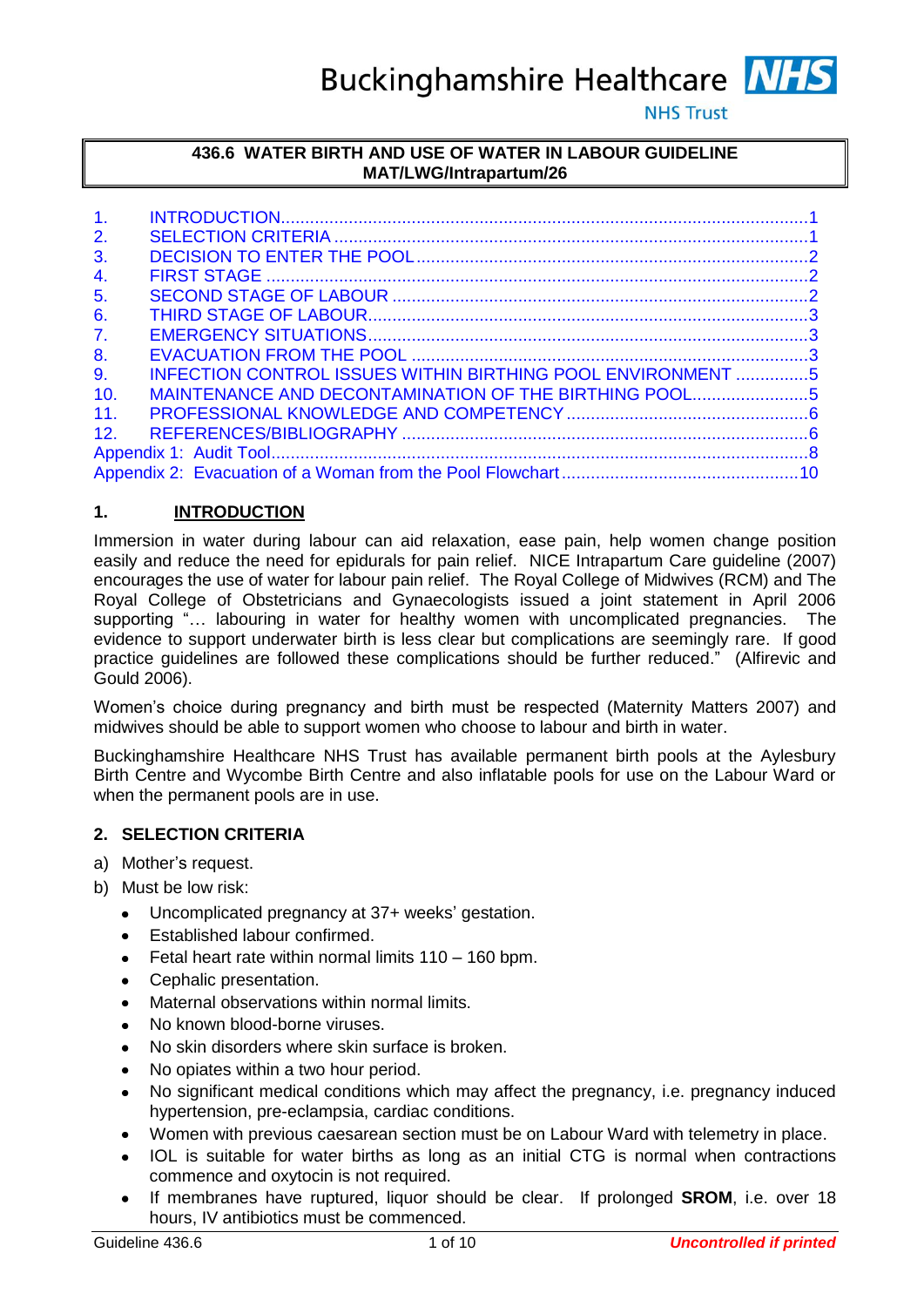- Women with diabetes must be on Labour Ward with telemetry and the baby must not be clinically diagnosed macrosmic.
- Weight of less than 100 kg at 36 weeks, from a health and safety point of view.
- No physical disability/condition impairing the mother"s ability to enter and exit the pool by herself or stand up.

Women choosing water labour and/or birth who fall outside of the selection criteria should be discussed with a supervisor of midwives. This discussion may need to involve other members of the multidisciplinary team; allowing a full risk assessment to be undertaken and the risks and benefits can be explored with the woman. An informed choice can subsequently be made by the woman. Detailed documentation of such discussions and management plans must be written in the woman"s maternity records.

# <span id="page-1-0"></span>**3. DECISION TO ENTER THE POOL**

There is little evidence to recommend an arbitrary point in labour/specific cervical dilatation that should be set before immersion in water for pain relief in labour is permitted. However, it is recommended that women mobilise in early labour and established labour is confirmed prior to entering the pool.

If a woman requiring pain management enters the pool she should be aware that should contractions diminish, she may need to leave the pool and return when contractions re-establish.

## **Before entering the pool:**

Assess maternal and fetal wellbeing suitability (as per [472 Normal Labour and Birth Guidelines for](http://swanlive/sites/default/files/guideline_472.pdf)  [Maternity Staff\)](http://swanlive/sites/default/files/guideline_472.pdf).

Vaginal examination undertaken to confirm in established labour. The midwife should discuss with the woman the need to leave the pool should any deviations from normal occur. This discussion should be documented in the notes

#### **Pool depth:**

Fill to the level of the breasts/above the umbilicus, when sitting in the pool. Record depth of water in woman"s notes.

#### <span id="page-1-1"></span>**4. FIRST STAGE**

- Water temperature should be comfortable for the woman (NICE 2007, RCM 2012). Record this hourly on partogram. It is recommended 32 - 36°C (Balaskas 2004). It should not exceed 37.5°C (NICE 2007).
- Maternal temperature hourly. Record this on the partogram.
- All other maternal and fetal observations as per [472 Normal Labour and Birth Guidelines](http://swanlive/sites/default/files/guideline_472.pdf)  [for Maternity Staff.](http://swanlive/sites/default/files/guideline_472.pdf)
- Encourage free fluids to prevent dehydration.
- If other forms of analgesia, apart from Entonox® are required, the mother must leave the pool.

# <span id="page-1-2"></span>**5. SECOND STAGE OF LABOUR**

To ensure that the baby does not breathe underwater, it is important to keep the temperature as close as possible to 37°C (Balaskas 2004). It must not exceed 37.5°C (NICE 2007). As reported by Johnson (1996), a cooling of 1 - 2°C can initiate breathing.

- Record water temperature every 30 minutes on the partogram.
- All other maternal and fetal observations as per [472 Normal Labour and Birth Guidelines](http://swanlive/sites/default/files/guideline_472.pdf)  [for Maternity Staff.](http://swanlive/sites/default/files/guideline_472.pdf)
- Two midwives must be available at a water birth, one of whom should be competent with  $\bullet$ water birth.
- **Keep hands off and observe:** Control of the perineum is unnecessary; immersion in water changes the skin elasticity thereby aiding stretching of the perineum. Do not touch the emerging fetal head during birth. Traction for the shoulders is also unnecessary.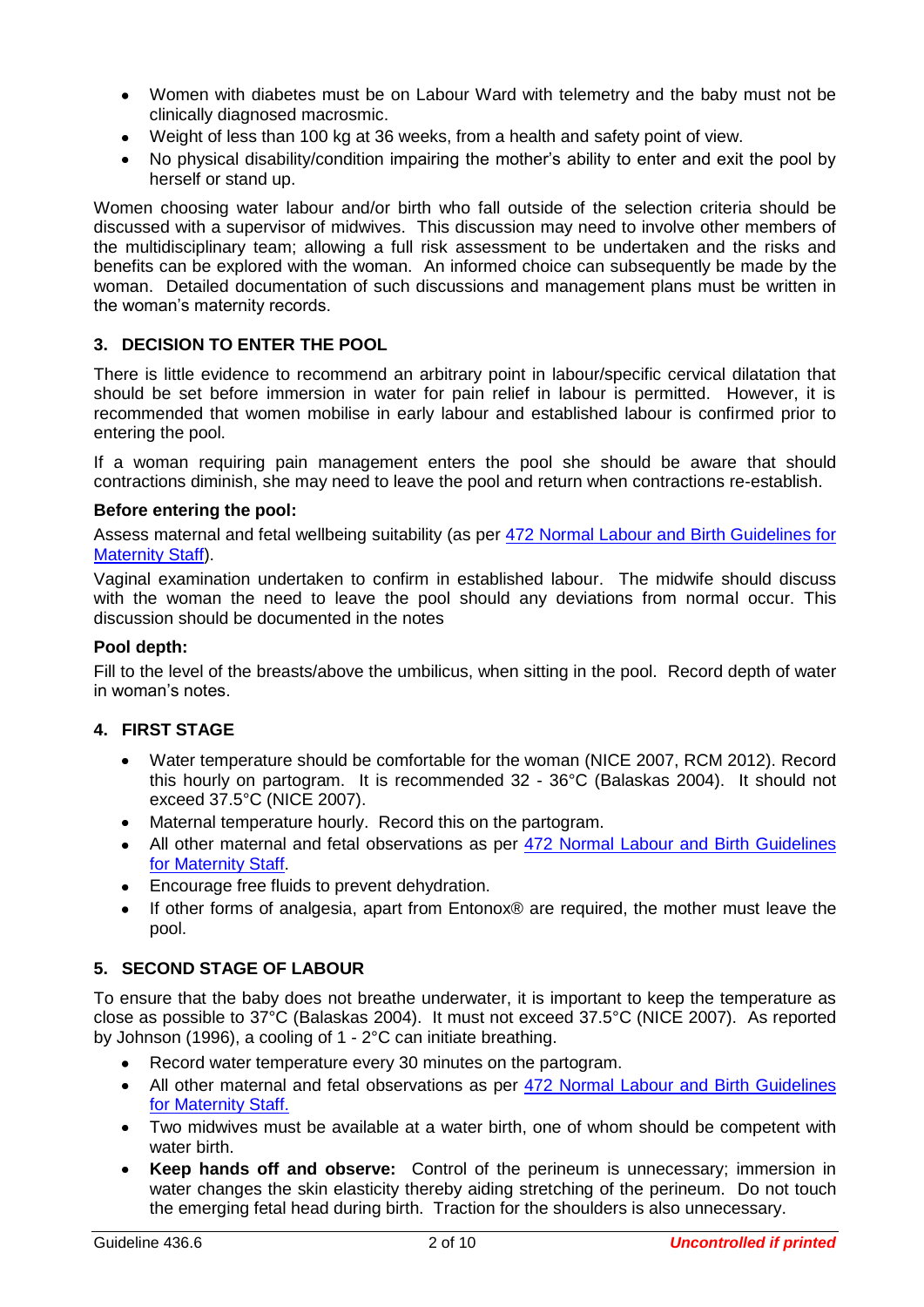- Do not feel for the presence of the umbilical cord around the fetal neck during the birth. Cutting and clamping of the cord before the birth of the baby is not an option with water births, as this would trigger respiration.
- If an episiotomy is necessary, the woman should leave the pool.
- The baby should be delivered completely submerged, as exposure to air will initiate respiration.
- When the baby is born, it is turned gently until face is uppermost, brought to the surface immediately and given to the mother.
- Allow the cord to stop pulsating if this is the parents wish, then clamp and cut.
- Avoid undue tension on the umbilical cord as the baby is brought up to the surface. There is a risk of cord rupture (Cro and Preston 2002).

# <span id="page-2-0"></span>**6. THIRD STAGE OF LABOUR**

It is the woman"s choice whether she has a physiological or active third stage. Women are asked to exit the pool for management of the third stage of labour. However, physiological management can be conducted in the pool but must not exceed one hour in length (NICE 2007).

#### <span id="page-2-1"></span>**7. EMERGENCY SITUATIONS**

Continuous risk assessment of the woman during water labour and birth is essential to reduce the incidence of obstetric emergencies in the pool.

All midwives must be familiar with the procedure for emergency evacuation of the pool (see [Appendix 2\)](#page-9-1). In the event of an emergency:

- Summon help.
- Raise mother onto edge of pool, maintaining airway as required.
- Use sliding sheet to place onto hard surface where resuscitation can be undertaken, where  $\bullet$ indicated.
- Always ensure the labour ward co-ordinator is aware that there is a woman labouring/birthing in the water.

#### <span id="page-2-2"></span>**8. EVACUATION FROM THE POOL**

The physical technique of removing a collapsed patient from the birthing pool is hazardous and poses a high risk of injury. Buckinghamshire Healthcare NHS Trust has a safe handling policy (see [Guideline 46 Manual Handling Policy\)](http://swanlive/sites/default/files/guideline_46.pdf). The policy states that:

#### **'Hazardous manual handling should be avoided in all but the most exceptional or life-threatening situations. If this is not possible then the risks arising should be reduced to the lowest level reasonable and practicable.'**

The Royal College of Nursing and The National Back Pain Association (1997) advise that there are only four situations that can be described as an emergency. These are when a patient is in imminent danger of: Drowning, a bomb or bullet, a collapsed building or other structure or being in an area that is actually on fire or filling with smoke. Cardiac arrest in a hospital is regarded by The Resuscitation Council UK as a **foreseeable situation** and, as such, should be risk assessed, with the outcome of this assessment being formulated into a clear plan of management. The plan (as detailed below) should then be implemented locally.

The assessment process of using the birthing pool indicates that if there is a "likelihood" of the mother having a cardiac arrest or fainting/blacking out whilst in the pool, she should be advised not to enter the pool. It should be ensured that women meet the inclusion criteria for a pool delivery before she enters the pool. In the unlikely event of the mother being in extreme distress or having a cardiac arrest whilst immersed in the pool, the following evacuation technique should be used.

#### **Skill level:**

The handler must have received training in this manoeuvre. This will be discussed and demonstrated at the Maternity Services in-house manual handling training. A high level of skill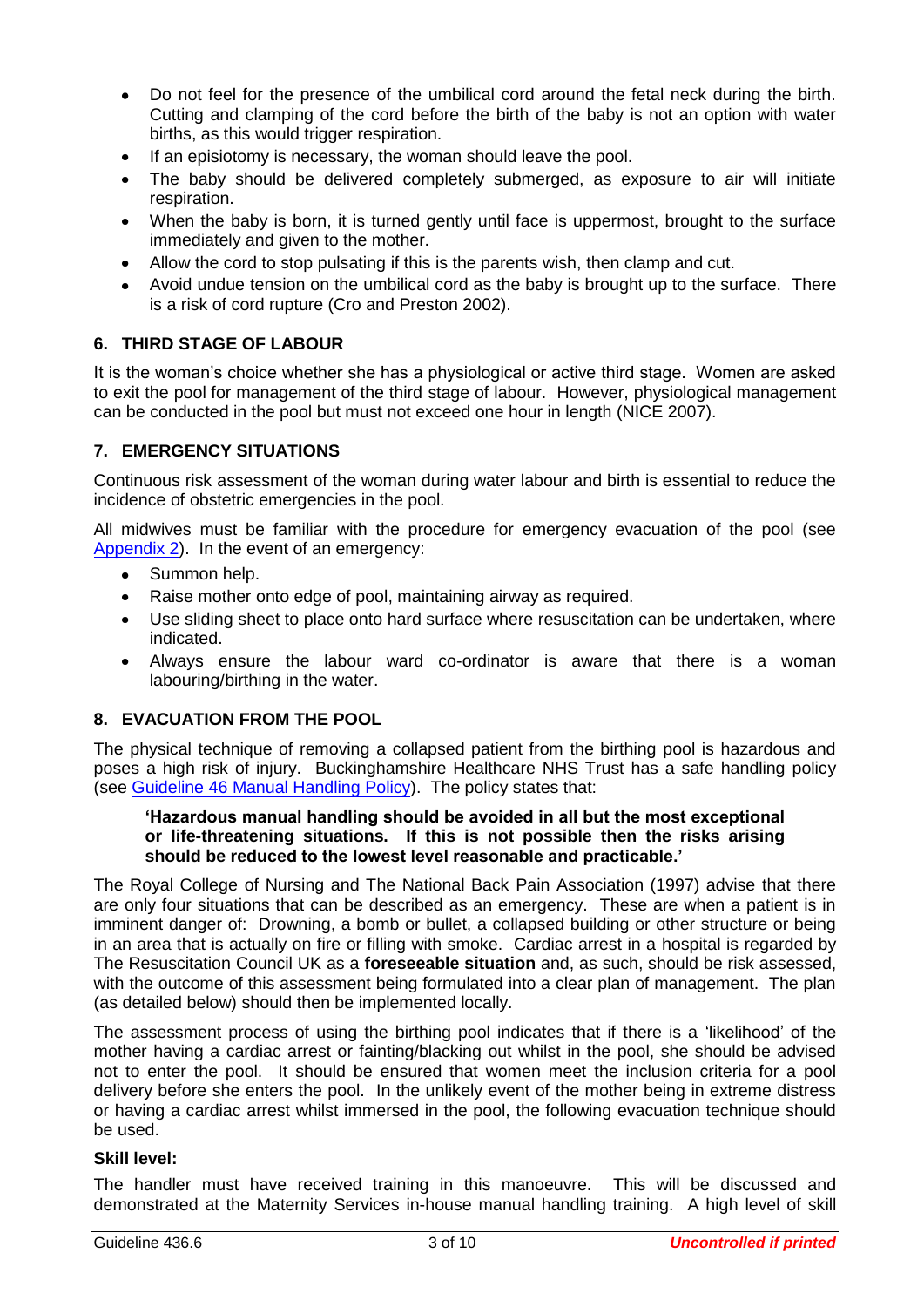and physical fitness of the handler is required. Due to the high risks associated with this technique, it is not considered appropriate for each midwife to 'experience' moving an unconscious person out of the pool. Training will involve direct instruction from the manual handling key trainer or manual handling practitioner. It is a requirement of staff working within the Birth Centres at Wycombe and Aylesbury to be able to undertake this manoeuvre. If any member of staff feels they are unable, due to health or physical reasons, to undertake this technique in the event of an unconscious mother, they should contact their line manager immediately.

#### **Evacuation technique:**

This technique should be considered as an interim measure while permanent solutions are sought following risk assessment.

If the woman is able, she should be encouraged to stand and assisted to leave the pool. A bath mat should be made available to reduce the risk of slipping and maintain a safe environment. A Labour Ward bed should be available to receive the women from the pool.

Following collapse, emergency help should be summoned via the emergency buzzer system. Four members of staff, as a minimum, are required to perform the manoeuvre. **Do not pull the plug out – keep the water running** as the buoyancy of the water helps to support the mother"s weight and float her out of the pool, thus reducing the level of effort required by the staff.

One member of staff enters the pool to support the mother. The mother is then manoeuvred into the evacuation position with her back facing the sloping side of the pool.

A large green reusable slide sheet, or two disposable slide sheets, are placed behind the mother right down to the level of the sacrum.



A bed must be placed across the top of the pool, with brakes on and foot off, ready to receive the mother.



One member of staff should stand either side of the mother outside the pool, holding the top of the slide sheet and with feet in the direction of travel.

The fourth member of staff should support the airway and guide the woman onto the awaiting bed during the manoeuvre. She may have to be on the bed, depending on its width and the amount of reach required to support the woman during transfer.

The member of staff in the pool bends her knees and places one arm under the patient"s legs ready to support. She may use her free hand to help support herself on the edge of the pool.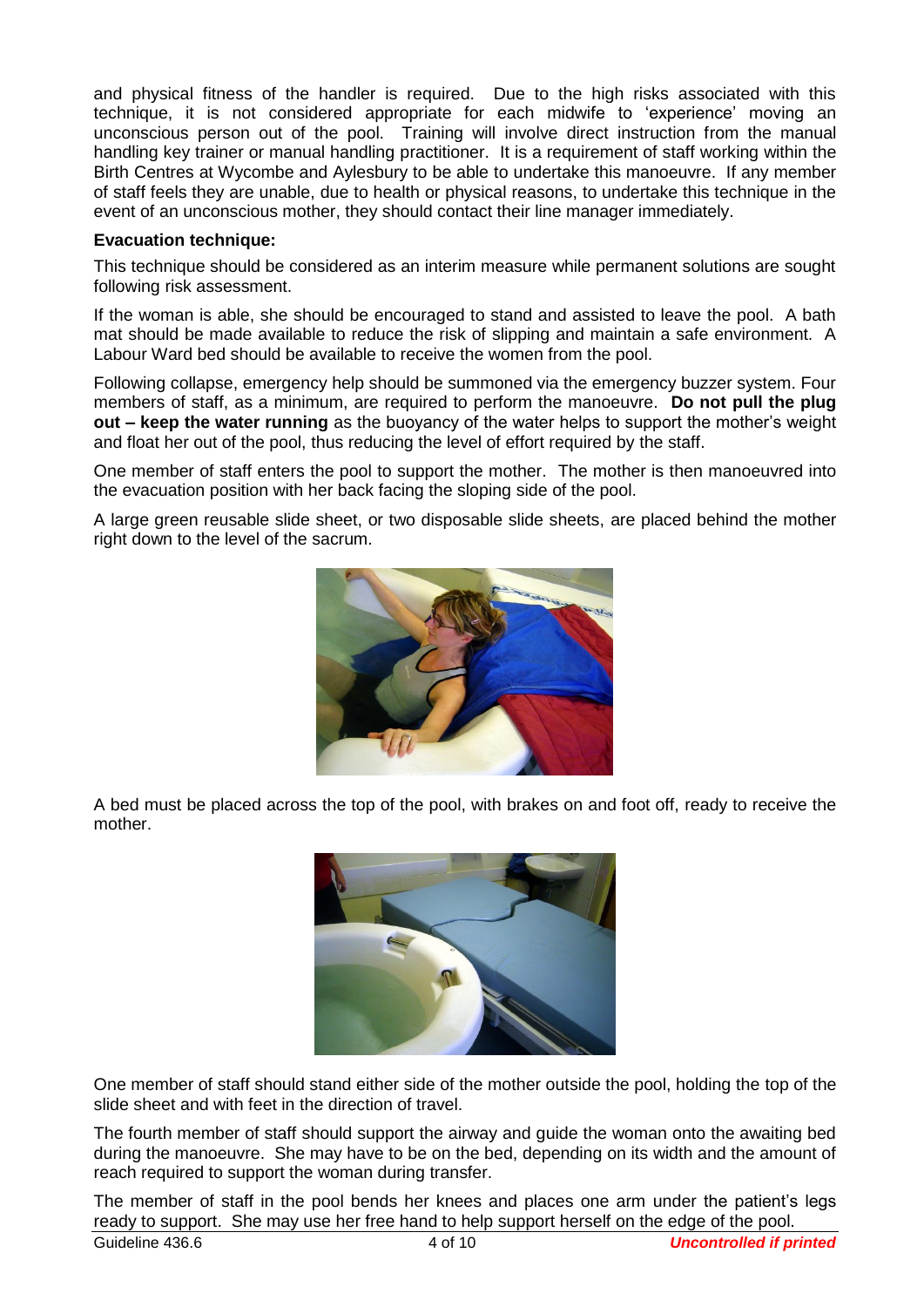One member of the team should take the lead, normally the individual supporting the airway. The command should be READY, BRACE, SLIDE.

The team member in the pool continues to support the legs as the mother is slid back onto the bed and repositioned ready for resuscitation/emergency manoeuvre, if required.

Attempts should be made at all times to maintain the environment and keep the surrounding pool area dry.

## <span id="page-4-0"></span>**9. INFECTION CONTROL ISSUES WITHIN BIRTHING POOL ENVIRONMENT**

- The pool should be kept free of faecal contamination at all times, by removing solid faecal debris with a disposable sieve.
- Gloves  $\frac{1}{2}$  size smaller than normally worn) and aprons must be worn for delivery.
- Eye protection is available and must be worn during delivery.
- All cuts and abrasions on fingers, hands and arms should be kept covered with a waterproof dressing.
- The pool is cleaned thoroughly after use as per cleaning policy. See point 10 below.

## <span id="page-4-1"></span>**10. MAINTENANCE AND DECONTAMINATION OF THE BIRTHING POOL**

#### Maintenance

- The bath surface must be free of chips and cracks.
- The shower head must be free of rust (SMH only).  $\bullet$

#### Legionella precautions – prior to each use

- Run tap(s) at full bore to drain for 3 minutes.  $\bullet$
- Run shower at full bore to drain for 3 minutes.

This procedure must be documented so that an audit trail is provided.

#### Pool decontamination – after each use

- Empty pool. The cleaning procedure is a clinical responsibility and must be carried out by either a maternity care assistant or a midwife.
- Wearing disposable gloves and plastic apron clean the whole surface of the bath including shower attachment using disposable paper and neutral detergent.
- Rinse off cleaning agent with fresh water using either:
	- disposable paper used for the cleaning stage
	- shower head spray
- Mix up a 1 litre solution of hypochlorite bleach to 1000 ppm which is:
	- 1 Chlor-Clean tablet dissolved in 1 litre of water
		- (dilutor bottle should be used)
- Put plug in, empty the solution into the bath and coat all surfaces of bath with it using disposable paper (used for cleaning and rinsing stages). Discard paper to clinical waste.
- Wearing clean disposable gloves, drain residual solution and rinse all surfaces of the bath with fresh water, using either:
	- clean disposable paper, or
	- showerhead spray
- Using paper, dry bath as far as possible and leave to fully air dry before next use. Discard paper to domestic waste.

#### Pool equipment

All equipment to be used in the birthing pool must be confirmed as acceptable by the Infection Control Department.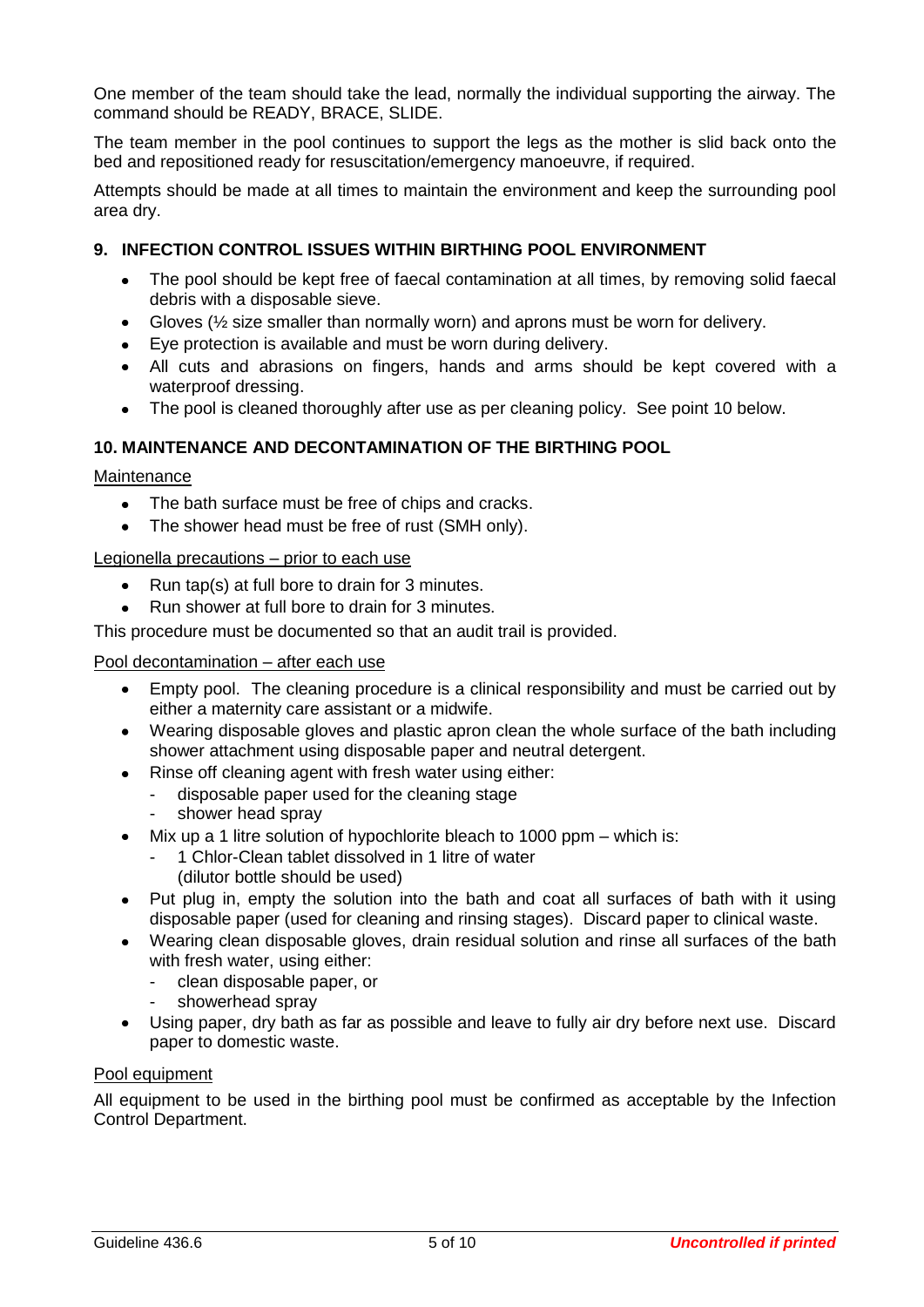# Shower head decontamination (SMH only)

To prevent contamination, clients must be advised not to let the showerhead enter the pool water. However, the following applies if this has occurred:

- 1. Remove shower head from hose.
- 2. Immerse for 10 minutes in a solution of hypochlorite at 1000 ppm, so that all internal and external surfaces are in contact with the solution.
- 3. Remove showerhead and rinse in fresh water.

## Legionella precautions – between each use

Should the bath be unused for a period of time, the following applies every three days:

- 1. Run tap(s) at full bore to drain for 1 minute.
- 2. Run shower at full bore to drain for 1 minute (SMH only).
- 3. Dry bath using paper and leave to fully air dry before next use. Discard paper to domestic waste.
- 4. This procedure must be documented in order to provide an audit trail.

# <span id="page-5-0"></span>**11. PROFESSIONAL KNOWLEDGE AND COMPETENCY**

NSF Standard 8.3 states "All staff have up to date skills and knowledge to support women who choose to labour without pharmacological intervention, including the use of birthing pools" (DH 2004).

Any midwife undertaking water births must have competency in water birth. If she cannot support this, she should refer to a supervisor of midwives.

## <span id="page-5-1"></span>**12. REFERENCES/BIBLIOGRAPHY**

Alfirevic Z, Gould D, 2006. Immersion in Water during Labour/Birth.

Royal College of Obstetricians and Gynaecologists/Royal College of Midwives, Joint Statement No.1.

Balaskas J, 2004. The Water Birth Book. Thorsens, London.

Cro and Preston, 2002. Cord snapping at waterbirth delivery. British Journal of Midwifery, 10 (8) 494-497.

Department of Health, 2007. Maternity Matters: Choice, access and continuity of care in a safe service.

Department of Health, 2004. National Service Framework for Children, Young People and Maternity Services.

Ericksson M, Mattsson LA, 1997. Early or late bath during the first stage of labour.

Ladfers L. A randomised study of 200 women. Midwifery, vol 13, no3: 146-148.

Hartley J, 1998. The use of water during labour and birth. RCM Midwives Journal, vol 1, no12: 366-69.

Lines M, 1993. Water birth feedback from mothers and midwives. Br J Mid, vol 4, no5: 268-72.

NICE 2008. Induction of Labour Guideline 70, available at:<http://www.nice.org.uk/>

NICE 2007. Intrapartum Care Guideline 55.

Odent M, 1983. Birth Underwater. Lancet ii: 1476-7.

Odent M, 1998. Use of water during labour. Updated recommendations. MIDIRS Midwifery Digest, vol 8, no 1: 68-69.

Rawal J, Shah A, Stirk F, Mentar S, 1994. Water birth and infection in babies. Br Med J 309: 20- 27.

RCM 2012. Evidence based guidelines for midwifery led care in labour. London: RCM.

Resuscitation Council (UK) 2001. Guidance for safer handling during resuscitation in hospitals. Smith J (Eds), 2005. The Guide to the Handling of People.  $5<sup>th</sup>$  edition.

Balaskas J (1999). Clinical Guidelines for a Hospital Water Birth Pool Facility.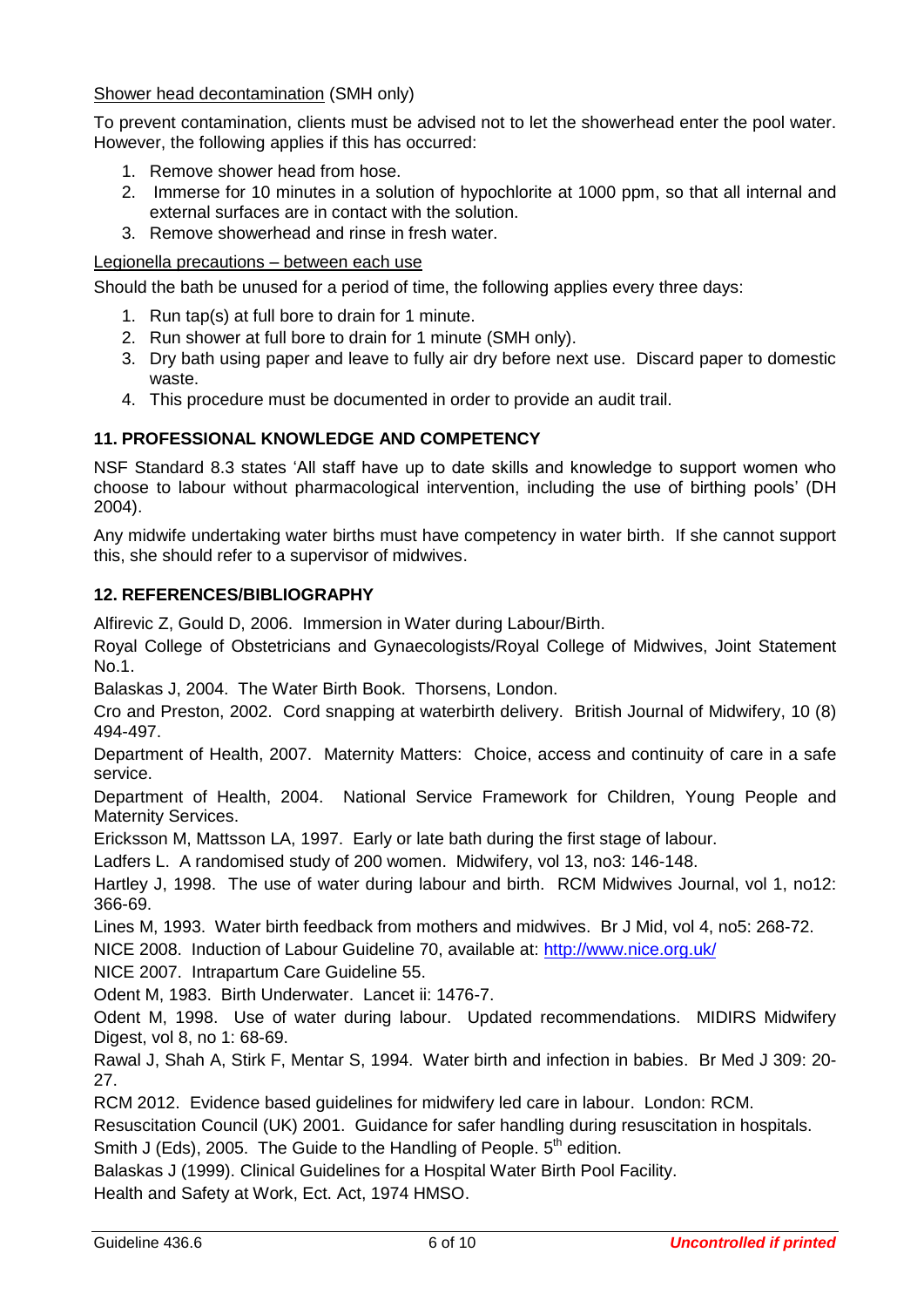For further information or guidance relating to the procedure contact:

Manual handling key trainers, ext: (110) 6158, or Trust Manual Handling Practitioners contactable via main switchboard.

[Appendix 1](#page-7-0) Audit Tool<br>Appendix 2 Evacuation [Evacuation of Woman from the Pool Flowchart](#page-9-1)

*See also*

*Guideline 46 [Manual Handling Policy](http://swanlive/sites/default/files/guideline_46.pdf) Guideline 472 [Normal Labour and Birth Guidelines for Maternity Staff](http://swanlive/sites/default/files/guideline_472.pdf)*

# *Dr D Waghorn*

*Consultant Microbiologist*

*Miss G Tasker O&G Service Delivery Unit Lead*

#### *Audrey Warren Head of Midwifery*

Women & Children"s Division

| <b>Title of Guideline</b>          | Water birth and use of water in labour                                 |
|------------------------------------|------------------------------------------------------------------------|
| <b>Version</b>                     | 6                                                                      |
| <b>Effective Date</b>              | June 2013                                                              |
| <b>Review Date</b>                 | June 2016                                                              |
| Amended                            | August 2013                                                            |
| <b>Maternity Reference</b>         | MAT LWG Intrapartum 26                                                 |
| <b>Trust Reference</b>             | 436                                                                    |
| <b>Monitoring compliance</b>       | See audit below                                                        |
| <b>Dignity and Respect Charter</b> | Recognises and respects the right for all patients, their families and |
|                                    | carers to be treated with honesty, privacy and dignity at all times    |
| <b>Equality Impact Assessment</b>  | June 2008 by TP                                                        |
| Approvals:                         | Dr Waghorn, Niamh Whittome and Moving & Handling Team                  |
|                                    | <b>June 2013</b>                                                       |
| <b>Maternity Guidelines Group</b>  | May 2103                                                               |
| <b>Divisional Board Meeting</b>    | June 2013                                                              |
| <b>Authors</b>                     | J Tebbutt, A Warren, W Randall, C Beetham, T Payne, Heidi Beddall      |
| <b>Uploaded to the Intranet</b>    | $4^{th}$ July 2013 & $6^{th}$ August 2013                              |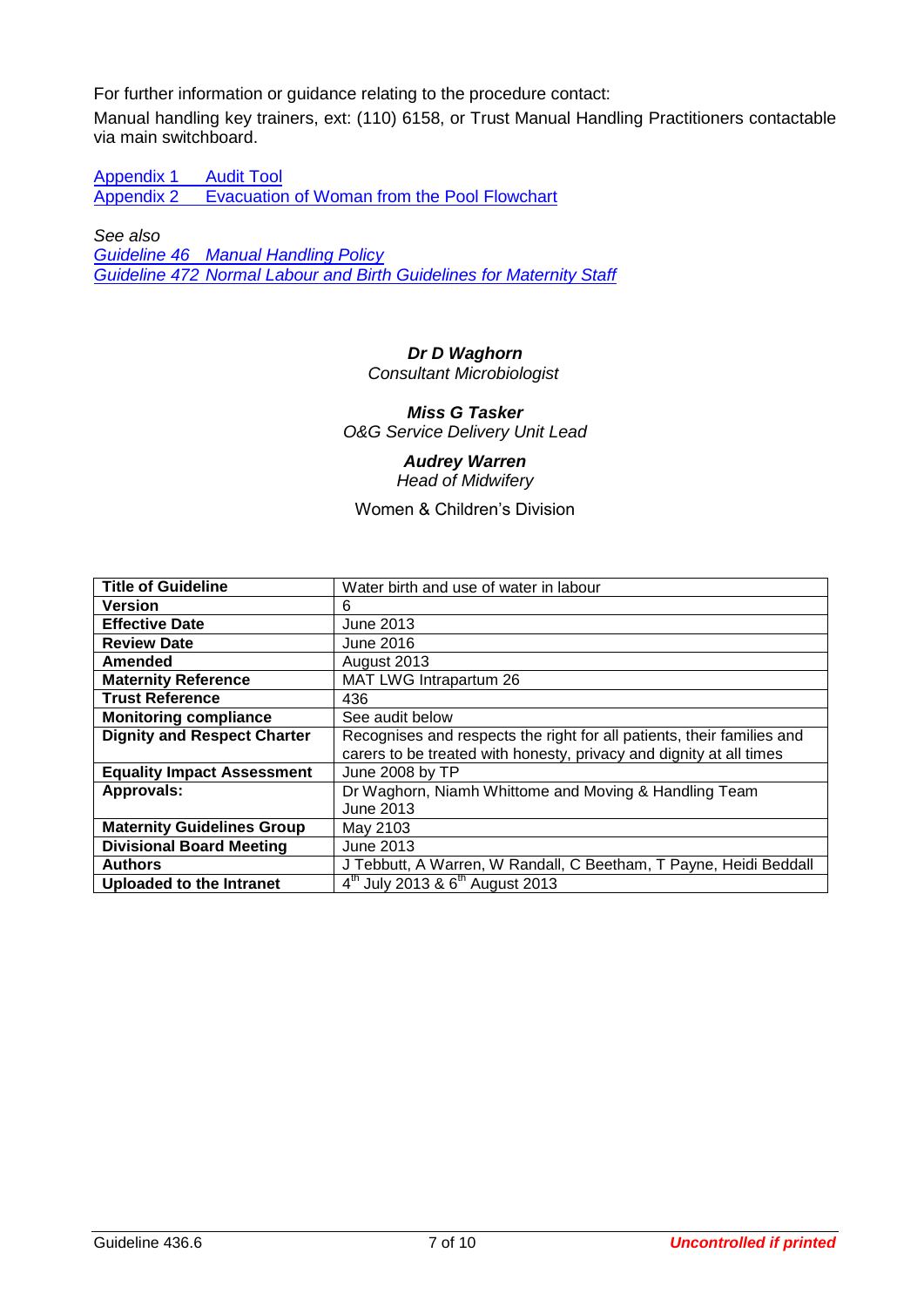Buckinghamshire Healthcare NHS



**NHS Trust** 

# **AUDIT TOOL**

# **USE OF BIRTHING POOL**

<span id="page-7-0"></span>

| <b>Patient's details</b> | <b>Delivery</b> |
|--------------------------|-----------------|
|                          | Date:           |
|                          | Time:           |

# **Section 1**

| Parity (prior to delivery):                                       | Gestation: |  |  |  |
|-------------------------------------------------------------------|------------|--|--|--|
| Dilatation on entering pool if known:                             |            |  |  |  |
| Membranes intact: Yes  No                                         |            |  |  |  |
|                                                                   |            |  |  |  |
| Was pool requested by patient  or suggested by midwife?           |            |  |  |  |
|                                                                   |            |  |  |  |
| Fetal heart rate (average):                                       |            |  |  |  |
|                                                                   |            |  |  |  |
|                                                                   |            |  |  |  |
|                                                                   |            |  |  |  |
|                                                                   |            |  |  |  |
| Delivery in pool? Yes / No (If Yes, please continue to Section 3) |            |  |  |  |

# **Section 2**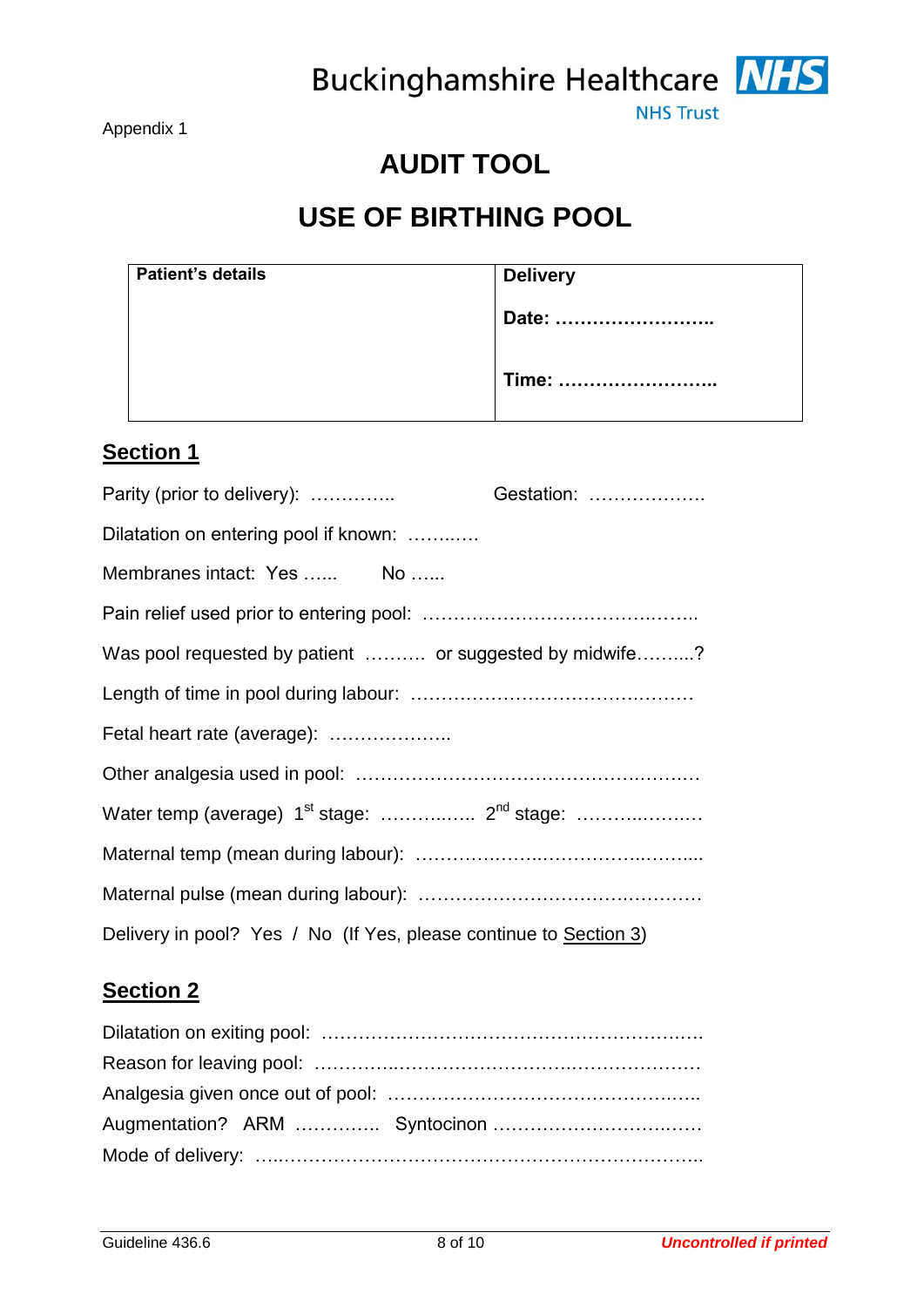# **Section 3 (to be completed for any woman who has used the pool)**

| <b>Post Delivery</b> |                                                    |  |  |  |  |
|----------------------|----------------------------------------------------|--|--|--|--|
| Mother:              |                                                    |  |  |  |  |
|                      | 3 <sup>rd</sup> Stage: Active  Physiological  MROP |  |  |  |  |
| <b>EBL:</b>          | Perineum:                                          |  |  |  |  |
|                      |                                                    |  |  |  |  |
| Baby:                |                                                    |  |  |  |  |
|                      |                                                    |  |  |  |  |
|                      |                                                    |  |  |  |  |
|                      |                                                    |  |  |  |  |
| Temp at one hour:    |                                                    |  |  |  |  |
|                      | Breast / bottle (delete as necessary)              |  |  |  |  |

# *If you feel you have injured yourself caring for this woman in the pool please complete a Datix Form*

# **PLEASE RETURN COMPLETED FORMS TO CAROLE BEETHAM**